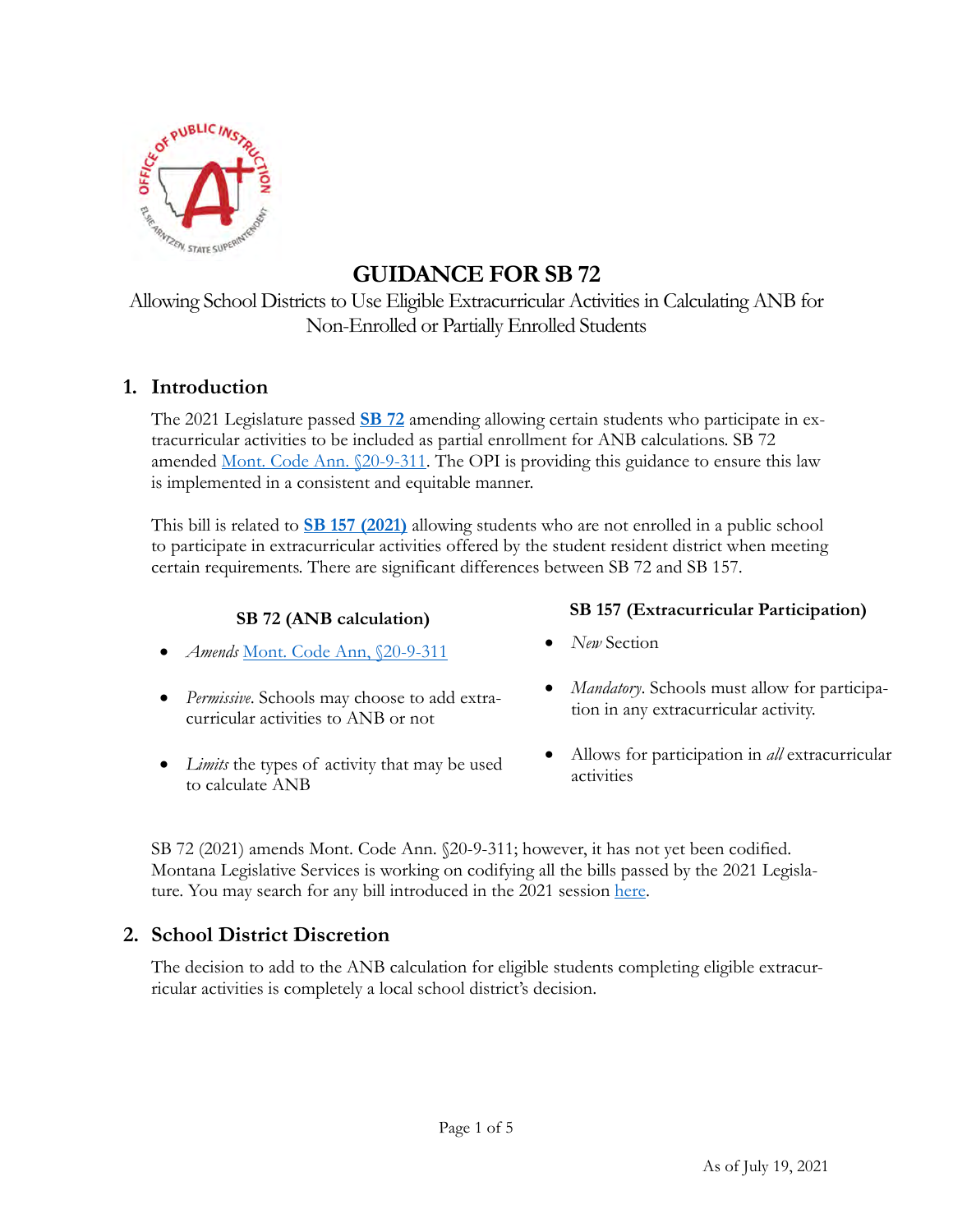# **3. Effective Date**

The effective Date is July 1, 2021.

# **4. Public School Applicability**

SB 72 applies to all K-12 public schools.

# **5. Definitions**

### **Extracurricular activity**

"Extracurricular activity" is defined in the legislation and means:

- A sport or activity sanctioned by an organization having jurisdiction over interscholastic activities, contests, and tournaments. For example, high school basketball, speech and debate, or Science Olympiad.
- An approved career and technical student organization, pursuant to Mont. Code Ann. §20‐7‐306. For example, Future Farmers of America; or
- A school theater production.

# **Completed**

This term "completed" is not defined in the legislation. School districts must use the same standard to determine whether a full-time enrolled student, part-time enrolled student, or non-enrolled student completed an extracurricular activity.

A student cannot be given partial credit for completing more than six weeks but less than the full duration of the extracurricular activity.

A student must meet and maintain eligibility for the specific requirements for the extracurricular activity. For example, the student must maintain academic eligibility, if required by the extracurricular activity.

It is within a school district's discretion to determine whether to count an extracurricular activity as "completed" when a suspension prevented a student from participating in the full session so long as the student participated in the minimum weekly requirement.

Here are a few examples of when an activity may be completed or not:

| Description                                                                 | Completed  |
|-----------------------------------------------------------------------------|------------|
| A student is participating in basketball and is injured and unable to play. | <b>Yes</b> |
| The student continues to attend practices, games, and mandatory team        |            |
| meetings as required to participate as an injured team member, as re-       |            |
| quired.                                                                     |            |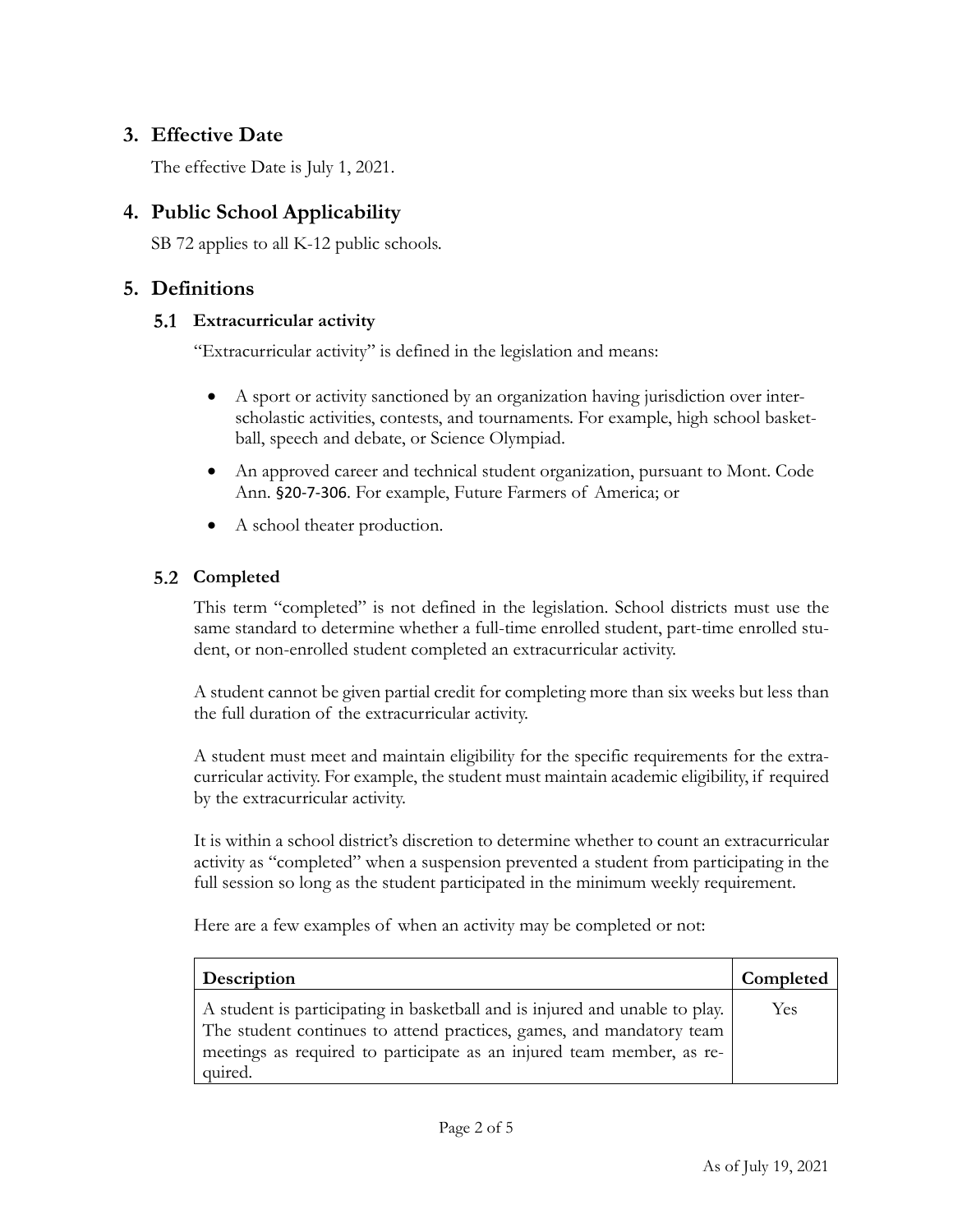| A student is participating in basketball becomes ill, is unable to partici-<br>pate, and withdraws from the team.                      | $\rm No$ |
|----------------------------------------------------------------------------------------------------------------------------------------|----------|
| The student is participating in an extracurricular activity lasting nineteen<br>weeks. The student stops participating at week twelve. | $\rm No$ |

#### **Resident School District**

The legislation requires the student participate in the extracurricular activity within the student's resident school district. However, the legislation does not provide any direction on whether the student must live within the geographic boundaries for a particular school within the school district.

For example, a school district has two schools. The student resides within the school district and within the geographic boundaries for School A. However, the student wants to participate in the extracurricular activity at School B.

It is the school district's discretion as to what school within the district the student must participate. However, the school district in making this decision should be consistent and equitable. Some of the factors a school district may consider, include:

- The rules of any interscholastic organization of which the school is a member as directed in SB157(2021).
- Current school policy for enrolled students or other good reason as determined by the District Board of Trustees.

# **6. Eligible Extracurricular Activities**

The extracurricular activities (see the definition above) from the current year may be added into the ANB calculation for the next year, when:

- The extracurricular activity was offered at a public school in the student's resident school district.
- The student is either not enrolled or partially enrolled in the student's resident school district.
- The student completes an extracurricular activity with a duration of at least 6 weeks.

However, a partially enrolled student who participates in eligible extracurricular activities, may be counted as partially enrolled and as participating in extracurricular activities, so long as the total enrollment does not surpass full time equivalency. If a student is partially enrolled and completes extracurricular activities, the school district must only calculate ANB using the credit for partial enrollment and in addition the additional extracurricular activity portions that increase the student's enrollment to a point at which a full-time enrollment is met.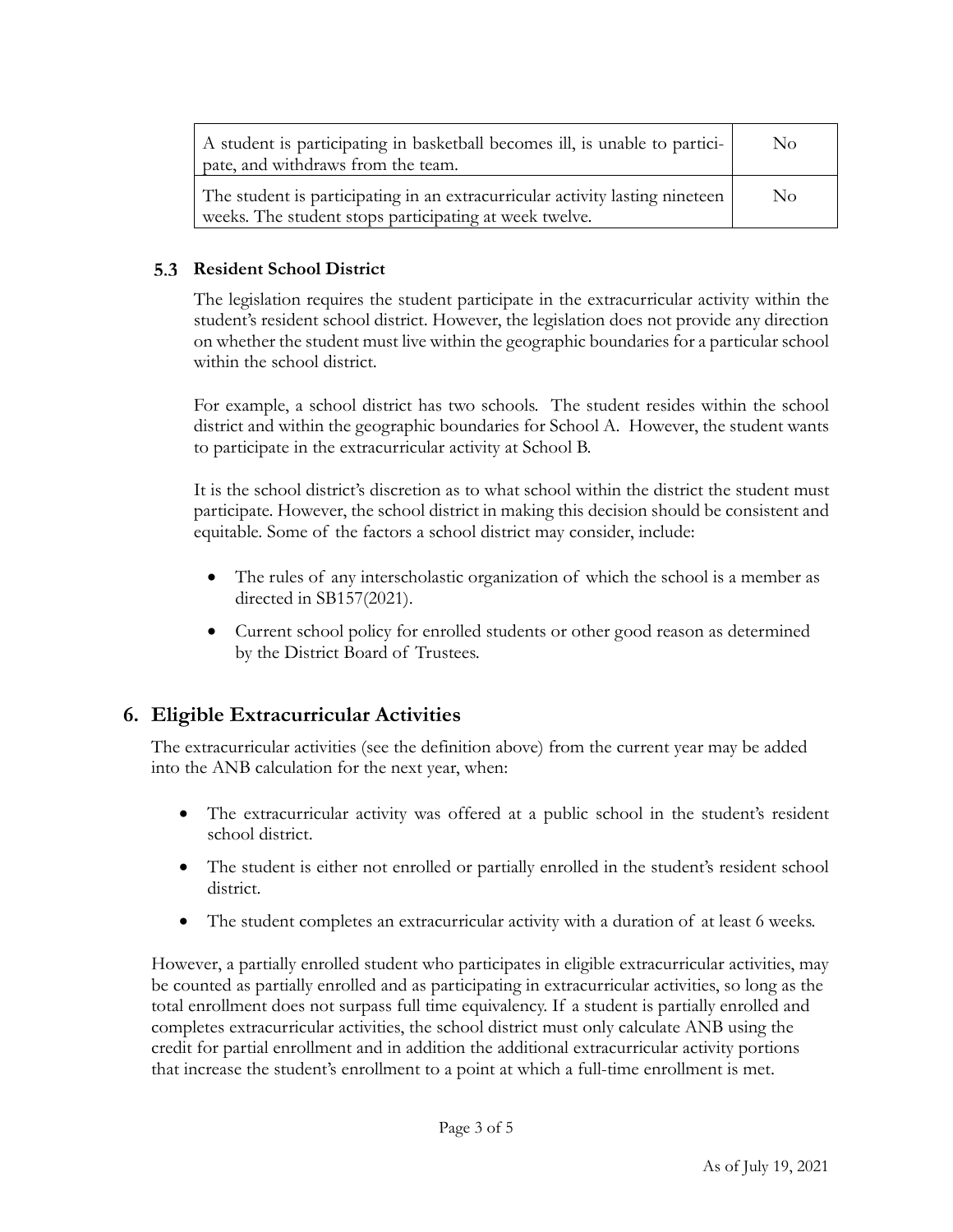# **7. Calculation Rules**

#### **Calculation Rate**

For each completed eligible extracurricular activity, a school district may:

- For a completed activity lasting at least six weeks but eighteen weeks or less, record a one-sixteenth enrollment during the separate year-end collection.
- For a completed activity lasting longer than eighteen weeks, add one-eighth enrollment during the separate year-end collection.

#### **Year Collected Maximum Credit**

For the year collected, the sum of partial enrollment and extracurricular activities cannot be greater than one full-time enrollment.

#### **Reporting Requirements in AIM**

School Districts will report non- enrolled or partially enrolled students' extracurricular activities in the school year they completed the extracurricular activities for the purposes of determining ANB. *See* The OPI's website for AIM-Achievement in Montana.

### **Calculation**

For each extracurricular activity completed and recorded by the school district, the OPI will:

- Verify the amount recorded by the school district to ensure no student is given credit for more than 1.0 full time equivalent for the year counted.
- Ensure qualified students participating in extracurricular activities are included in the October and February counts of the subsequent year.

*See* the OPI's website for helpful guides and resources on **Student Count ANB**.

#### **Calculation Timing**

The first-time school districts may record eligible extracurricular activities is during the separate year-end collection in June 2022.

# **8. Audit**

A school district's reporting of eligible extracurricular activities is included in the district financial audit. This audit will include accurate record keeping of:

- Resident school district
- Accurate description of extracurricular activity against eligibility standards